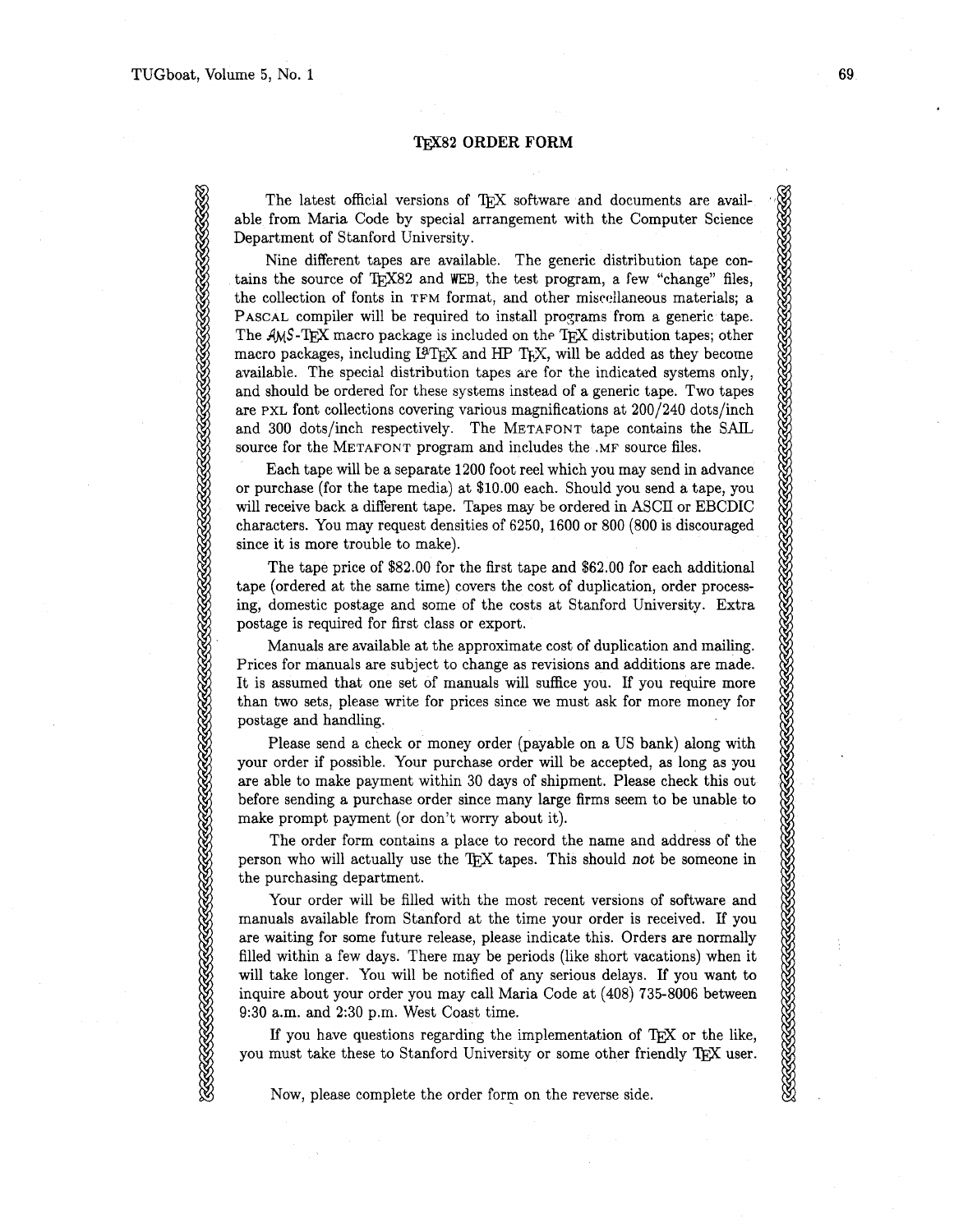# TEX82 ORDER FORM

| <b>ASCII</b> format                                                                                                                                                                                                                                                                                       | TEX generic distribution tapes (PASCAL compiler required):<br>EBCDIC format      |
|-----------------------------------------------------------------------------------------------------------------------------------------------------------------------------------------------------------------------------------------------------------------------------------------------------------|----------------------------------------------------------------------------------|
| TFX distribution tapes in special formats:                                                                                                                                                                                                                                                                |                                                                                  |
|                                                                                                                                                                                                                                                                                                           | IBM VM/CMS format                                                                |
| VAX/VMS Backup format                                                                                                                                                                                                                                                                                     | * IBM MVS format                                                                 |
| DEC 20/Tops-20 Dumper format                                                                                                                                                                                                                                                                              |                                                                                  |
|                                                                                                                                                                                                                                                                                                           | * Not yet available; call before ordering                                        |
| Font tapes:                                                                                                                                                                                                                                                                                               | Font library (200/240 dots/inch) __________________ Font library (300 dots/inch) |
|                                                                                                                                                                                                                                                                                                           |                                                                                  |
| METAFONT (SAIL compiler required)                                                                                                                                                                                                                                                                         |                                                                                  |
| Total number of tapes.                                                                                                                                                                                                                                                                                    |                                                                                  |
| Tape costs: \$82.00 for first tape; \$62.00 for each additional.                                                                                                                                                                                                                                          | Tape $cost = $$                                                                  |
|                                                                                                                                                                                                                                                                                                           |                                                                                  |
| Media costs: \$10.00 for each tape required.                                                                                                                                                                                                                                                              |                                                                                  |
|                                                                                                                                                                                                                                                                                                           | ** MANUALS **                                                                    |
| $T_{\text{E}}X82 - $20.00$                                                                                                                                                                                                                                                                                | Test Manual - \$8.00                                                             |
| $WEB - $10.00$                                                                                                                                                                                                                                                                                            | TEXware - \$8.00                                                                 |
| TEXbook - \$20.00                                                                                                                                                                                                                                                                                         | $19$ TEX (preliminary edition) - \$8.00                                          |
|                                                                                                                                                                                                                                                                                                           | Manuals cost = $\quad$                                                           |
|                                                                                                                                                                                                                                                                                                           | California orders only: add sales $\text{tax} = \$$ ________________             |
|                                                                                                                                                                                                                                                                                                           |                                                                                  |
| Domestic book rate: no charge.<br>Domestic first class: \$2.50 for each tape and each manual.<br>Export surface mail: \$2.50 for each tape and each manual.<br>Export air mail to North America: \$4.00 each.<br>Export air mail to Europe: \$7.00 each.<br>Export air mail to other areas: \$10.00 each. |                                                                                  |
|                                                                                                                                                                                                                                                                                                           | Postage $cost = $$                                                               |
| (make checks payable to Maria Code)                                                                                                                                                                                                                                                                       | Total order $=$ \$                                                               |
| Name and address for shipment:                                                                                                                                                                                                                                                                            | Person to contact (if different):                                                |
|                                                                                                                                                                                                                                                                                                           |                                                                                  |
|                                                                                                                                                                                                                                                                                                           |                                                                                  |
|                                                                                                                                                                                                                                                                                                           |                                                                                  |
|                                                                                                                                                                                                                                                                                                           |                                                                                  |
|                                                                                                                                                                                                                                                                                                           |                                                                                  |

Send to: Maria Code, DP Services, 1371 Sydney Dr., Sunnyvale, CA 94087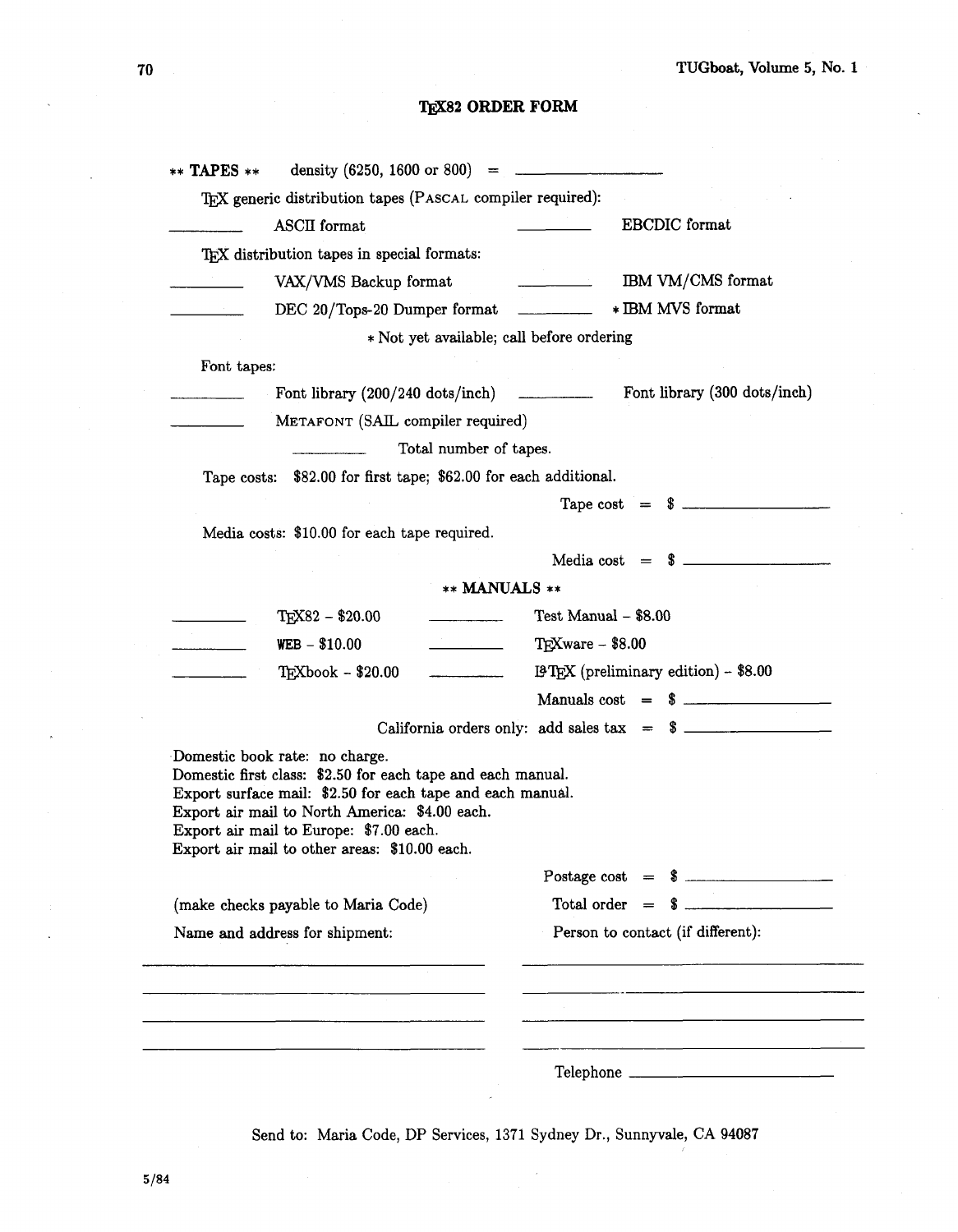### **Request for Information**

The TrX Users Group publishes a membership list containing information about the types of equip ment on which members' organizations plan to or have installed TEX, and about the applications for which  $TEX$  would be used. It is important that this information be complete and up-to-date.

Please answer the questions below, and also those on the other side of this form, obtaining information from the most knowledgeable person at your installation if necessary. Some sites have more than one computer system on which QX has been or might be installed. Please list all such machines below. Output device information should be given on the other side. If you need more space than is provided here, feel free to use additional paper.

If your current listing is correct, you need not answer these questions again. Your cooperation is appreciated.

| Send completed form with remittance        |  |
|--------------------------------------------|--|
| (checks, money orders, UNESCO coupons) to: |  |
| TEX Users Group                            |  |
| c/o American Mathematical Society          |  |
| P.O. Box 1571, Annex Station               |  |
| Providence, Rhode Island 02901, U.S.A.     |  |
|                                            |  |

- For foreign bank transfers the name and address of the AMS bank is: Rhode Island Hospital Trust National Bank One Hospital Trust Plaza Providence, Rhode Island 02903, U.S.A.
- **0** General correspondence about TUG should be addressed to: TFX Users Group c/o American Mathematical Society P.O. Box 6248 Providence, Rhode Island 02940, U.S.A.

| Name: ____________<br>Home [ ]<br>Bus. [ ] Address: _______ |  |  |  |  |
|-------------------------------------------------------------|--|--|--|--|
|                                                             |  |  |  |  |
|                                                             |  |  |  |  |

#### DELIVERY:

The TFXbook and The Joy of TFX are normally sent via UPS within the US., and as printed matter outside the US. For FASTER DELIVERY:

First Class in US., add \$2.00 per book; Air Mail outside US., add \$3.00 per book.

| QTY | <b>ITEM</b>                                                                                                                                     | <b>AMOUNT</b> |
|-----|-------------------------------------------------------------------------------------------------------------------------------------------------|---------------|
|     | 1984 TUGboat Subscription/TUG Membership (Jan.-Dec.) - North America<br>New (first-time): [ ]\$20.00 each Renewal: [<br>  \$30.00 each          |               |
|     | 1984 TUGboat Subscription/TUG Membership (Jan.-Dec.) - Outside North America*<br>New (first-time): [ ]\$25.00 each Renewal: [<br>1\$35.00 each  |               |
|     | TUGboat Back Issues, \$15.00 $1980(v.1)$ $1981(v.2)$ $1982(v.3)$ $1983(v.4)$<br>per issue, circle issue(s) desired: #1 #1, #2, #3 #1, #2 #1, #2 |               |
|     | The Joy of TEX (rev. prelim. ed., 1982, with AMS-TEX82 suppl.) @ \$10.00 each Code: JOYTT                                                       |               |
|     | The TEXbook by Donald E. Knuth, 1984 @ \$15.00 each Code: TEXBKT                                                                                |               |
|     | First Grade TEX: A Beginner's TEX Manual by Arthur L. Samuel @ \$10.00 each                                                                     |               |
|     | User's Guide to the HP TEX Macros by Susan Daniels @ \$6.00 each                                                                                |               |
|     | T <sub>E</sub> X and Metafont: Errata and Changes (final edition, September 1983) $-$ \$4.00 each                                               |               |
|     | The TEXbook: Errata and Changes (included with TUGboat) - additional copies \$3.00 each                                                         |               |
|     | TEX Lectures on Tape (see cover 3, Vol. 5, No. 1)                                                                                               |               |
|     |                                                                                                                                                 |               |

\*Air mail postage is included in the rates for all memberships and subscriptions outside North America. TOTAL ENCLOSED:

 $*$  \* (Prepayment in U.S. dollars required)

## **Membership List Information**

Institution (if not part of address):

Title:

Phone:

Specific applications or reason for interest in TEX:

My installation can offer the following software or technical support to TUG:

Please list high-level T<sub>E</sub>X users at your site who would not Approximate number of users:<br>mind being contacted for information; give name, address, and Computer system(s):

Date:

Status of QX: [ ] Being installed [ ] Up and running since [ ] Under consideration Version of TEX:  $\begin{bmatrix} \end{bmatrix}$  SAIL Pascal: [ ] TEX82 [ ] TEX80 [ ] Other (describe)

From whom obtained:

Computer system $(s)$ :